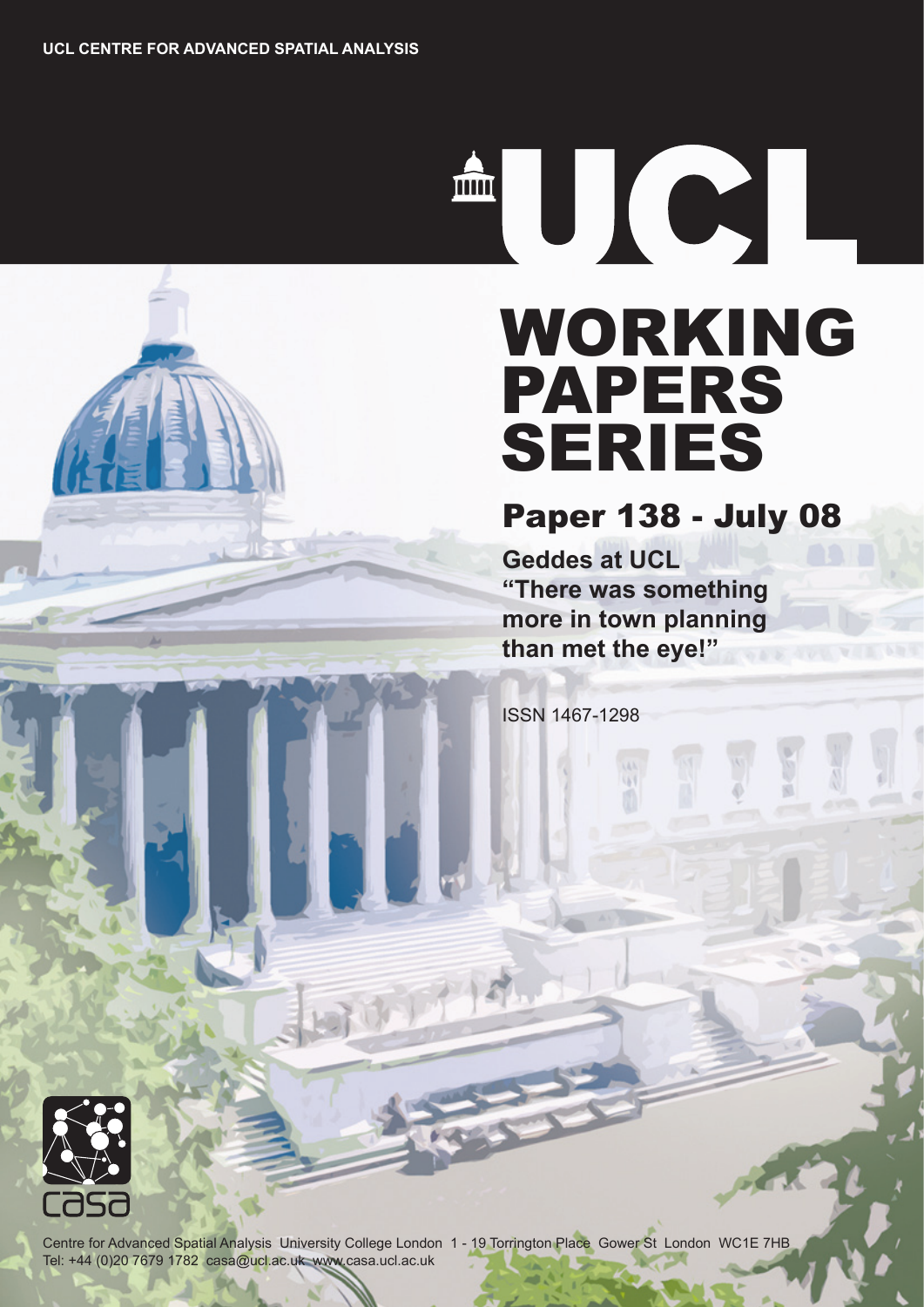## Geddes at UCL

### "There was something more in town planning than met the eye!"[†](#page-1-0)

#### Michael Batty & Stephen Marshall

Bartlett School of Planning, University College London, Gower Street, London WC1E 6BT <http://www.casa.ucl.ac.uk/>

#### July 2008

Patrick Geddes was at UCL from 1877 to 1878 although as a student of physiology, not as the 'father of British Town Planning' as he was to become. We explore his time here and the links he had both back to Charles Darwin and forward to Patrick Abercrombie. This is part of our wider quest to assess the impact of Geddes on evolutionary theory in the study of cities and planning of which we plan a more substantial paper which we will, in due course, post on this web site.

The first three Professors of Town Planning at University College London were the first three Professors of Civic Design at the University of Liverpool, and in fact they were the first three professors of planning in the UK. Insofar as there is any dynasty in the academy of town planning, it is here at UCL and of course at Liverpool. Stanley Adshead who was the first professor at Liverpool, where that department was founded in 1909, was brought to UCL to establish the department there in 1914 and his successor Patrick Abercrombie came from Liverpool to UCL in 1935, retiring in 1946. Then followed William Holford, professor there after Abercrombie and here until 1970 when the Liverpool dynasty ended with Richard Llewellyn-Davies taking the chair[‡](#page-1-1) . In 1975, Gerald Smart was appointed and in 1991, Peter Hall. There is little doubt that these persons are individually important in the history of British Town Planning and their collective eminence suggests, at least somewhat tentatively, a rather different kind of dynasty.

This history, however, has deeper and less obvious foundations. In this vignette, we will summarise what we have learnt quite recently about the origins of town planning at UCL. Of course UCL was tiny in size in its first ten years, dominated by medicine, biology and philosophy, and the presence of the greats, notably Charles Darwin who lived adjacent to the college when he first married a couple of years after he came back from his voyage on the Beagle. From the end of 1838 to 1842, Darwin lived at

<span id="page-1-0"></span><sup>†</sup> The subtitle is an extract from Patrick Abercrombie's observations on Patrick Geddes' somewhat chaotic but deeply fascinating exhibit at the Town Planning Exhibition hosted by the Royal Academy in 1910. Quoted in P. Abercombie (1933, 1959) **Town and Country Planning in Britain**, Home University Library, London (page 129,  $3<sup>rd</sup>$  edition). We quote the entire piece in the text later.

<span id="page-1-1"></span><sup>‡</sup> see M. P. Collins (1989) A Review of 75 Years of Planning Education at UCL, **Journal of the Royal Town Planning Institute**, **75**, 23rd June, 18-22.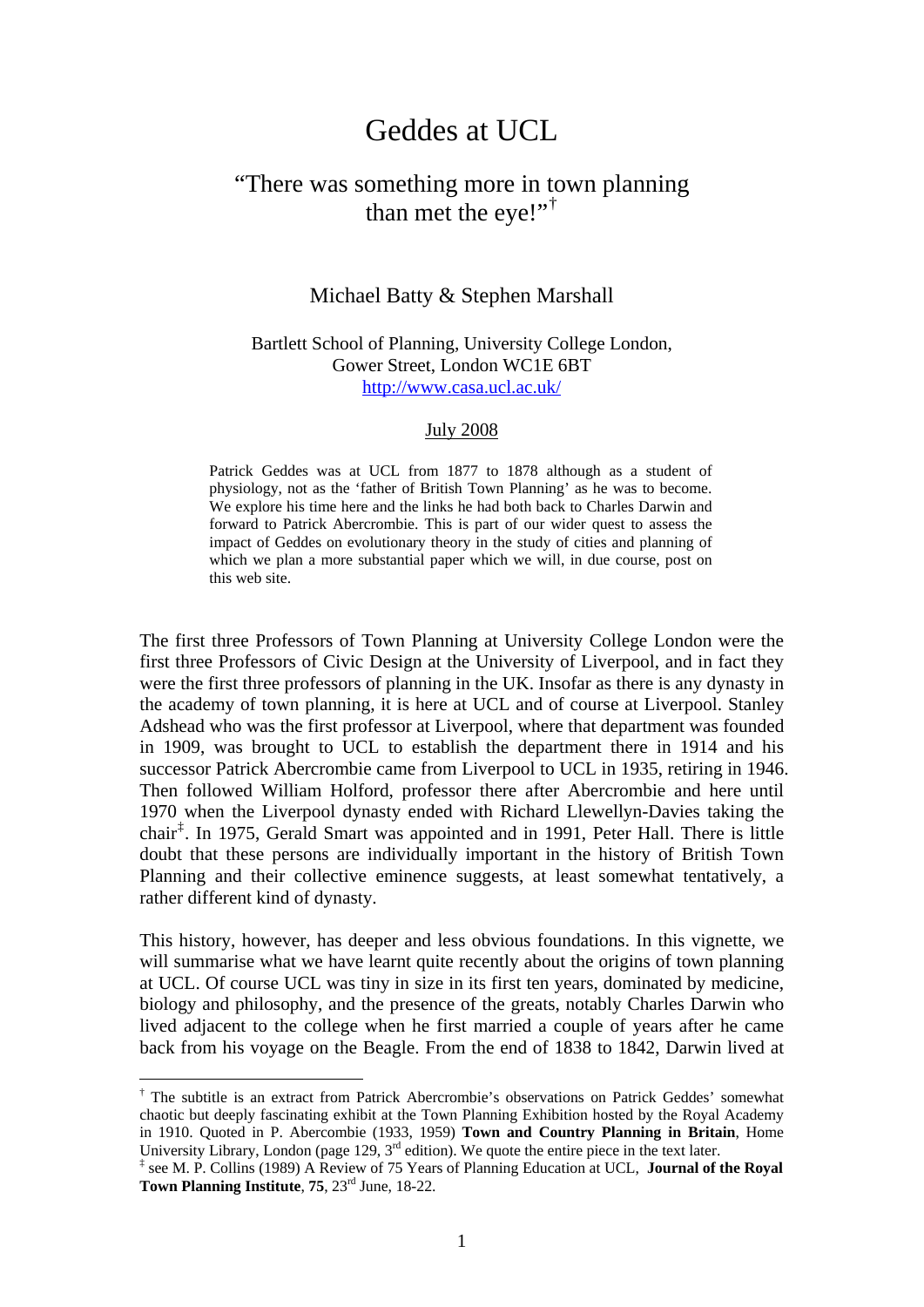10 Upper Gower Street, in time renamed 112 Gower Street, which was on the present site of the Darwin Lecture Theatre and the biological sciences building<sup> $\varnothing$ </sup>. His house still stood well into the 20<sup>th</sup> century until it was demolished by the Blitz in 1941 but whenever Darwin came to London through the years he lived in Kent, he saw his colleagues and friends in physiology at UCL. In fact he was the first honorary member of *The Physiological Society* in 1876 which was founded in the then Professor of Physiology Burdon Sanderson's drawing room<sup>+</sup>.

It is not widely known but it is reported in various publications about the history of the College that a one Patrick Geddes held the Sharpey Physiological Scholarship in the years 1877 to 1878. This scholarship had been founded for the contribution of William Sharpey who almost single handedly founded Physiology in Britain at UCL and who was professor from 1836 to his retirement in 1874 when Burdon Sanderson took over. Geddes who was 23 at the time and had no formal training to speak of, had entered Edinburgh University in 1874 to study botany. But in his first week, he was appalled by the prospect of dull, endless dissection and classification. In a show of bravado, one might even say recklessness that characterised much of his later life, he cut loose immediately and journeyed to London to attend Thomas Huxley's evening classes at the Royal School of Mines, now Imperial College, on science and biology after reading and being massively influenced by the debates about science, region and evolution, popularised by Huxley. Geddes was enamoured of what was being talked of in biology and philosophy, of Darwin's contribution, and the controversy surrounding all that. He must have impressed himself on Huxley but due to his lack of formal qualifications was required to spend a preliminary year studying mining before he could enter Huxley's class which he did in 1875. At the end of three years in London of what must have been part time study, Huxley, his mentor, attempted to place him in more secure surroundings so that he could indulge his passion (and perhaps get a degree?). Cambridge came to nothing for Geddes felt it too cloistered and it was in the summer of 1877 that Huxley proposed him to Burdon Sanderson as a worthy recipient of the Sharpey Scholarship.

So Geddes who is widely regarded as the father of British Town Planning came to UCL in 1877 to begin his formal studies as a laboratory assistant to Burdon Sanderson. He only stayed a year, for in the spring of 1878 he fell ill and was advised to move away for a short break and again on Huxley's advice, he went to the marine biological station in Roscoff in Brittany where Henri de Lacaze-Duthiers from the Sorbonne took him under his wing. Geddes going to France was the decisive break for there he discovered the work of Le Play which fit his quirky but growing interest in social evolution. His love affair with France lasted his whole lifetime to his dying days in Montpellier and he never returned to study or work in London.

But what of London. His short year at UCL pushed him onto the path of publication as a biologist/botanist and by 1879 when he eventually returned to his home in Scotland (via a peculiar sojourn in Mexico), he had a small but respectable CV. But his lack of a degree and his peripatetic journey through life even at this point did not

<u>.</u>

<span id="page-2-0"></span> $\%$  N. Harte and J. North (2004) **The World of UCL, 1828-2004**, 3rd edition, UCL Press, London.

<span id="page-2-1"></span> $\pm$  There is considerable confusion as to the whereabouts of Burdon Sanderson's house; he may have had more than one. The house referred to was at 49 Queen Anne Street [see E. Sharpey-Schafer (1927) **History of the Physiological Society during its First Fifty Years, 1876-1926**, Cambridge University Press, London].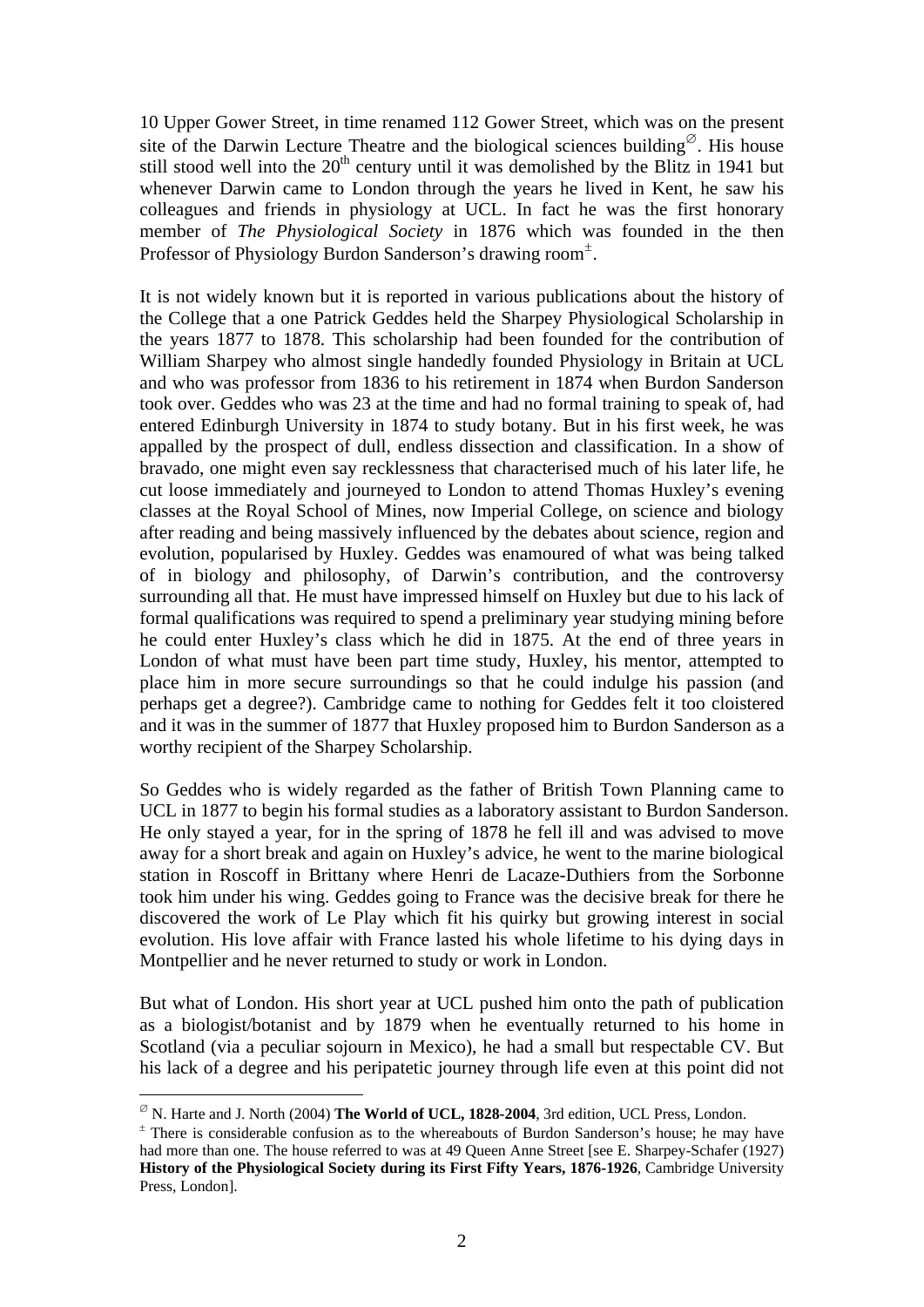fit the emerging establishment mould. It is perhaps amazing to think that he applied for a chair of Zoology at Queen's College, Manchester in 1879 at the age of 25 only to miss it by a whisker if all reports are true. But his path was set. Although he continued to study biology (almost as his 'day job' in modern parlance), his was not a serious, sustained scientific interest because he spent much more time thinking as a sociologist and working as an activist becoming eventually what we now might call the 'first practical planning theorist'. Much is written about Geddes and it is not our intention to say more here for our concern in this note is from 1874 to 1878 which we might call the 'London years'.

It is clear that in London, Geddes learnt much at the feet of the masters. He became a skilled dissectionist and he was instituted into the hallowed halls of academia at least to the point where he understood how the academy worked $\delta$ . But the event on which this whole early history turns was noted in his book with J. A. Thomson (1931) **Life: Outlines of Biology** published towards the end of his own life when he recalled an experience in what must have been late 1877 or early 1878 in Burdon Sanderson's lab: in the third person, he (Geddes) says

was amusing a spare hour by searching a pond sample with his microscope and had drawn a comparative blank, with only two or three common green Euglenas swimming amid a few motile bacilli. He was about to put this slide away for a fresh dip, when he was gently pushed aside. A big beard came over his shoulder – here was Darwin! Who had come in unnoticed. He said nothing, but looked closely into this – to me – barren microscope: then suddenly broke out, positively shouting for joy: " I say! There're moving, they're moving! Sanderson! Sanderson ! come and see; they're moving! Look at that!"

Was not here a vivid and memorable lesson in biology – this literally Pan-ic intoxication of ecstasy, in our oldest of veterans, greatest of masters, before this simplest spectacle of life!

So where exactly did Geddes meet Darwin and we believe that this was the only time they met, although a little later, they corresponded. It may be impossible to track down the place where Burdon Sanderson's lab was but it is most likely that this was in the main college, somewhere near the North Cloisters in the vicinity of the Old Refectory or the Housman Room, as suggested by Hale Bellot in his map of College buildings from  $1826$  to  $1876^+$  $1876^+$ . This was just before the construction of the south, then north wings which changed the location of departments considerably. But it might have been elsewhere for Burdon Sanderson had a lab in one of his houses and the location of this particular house is not overly clear. It was either at 26 Gordon Square which is where the present History Department is or at 18 Howland Street (now renumbered) which is an extension of Capper Street across Tottenham Court Road. No matter. It is more likely that Geddes was in the main college and we will assume this in our quest to locate these links between the greats in time and space $\mathcal{L}$ .

<span id="page-3-0"></span><sup>◊</sup> P. Mairet (1957) **Pioneer of Sociology: The Life and Letters of Patrick Geddes**, Lund Humphries, London.

<span id="page-3-1"></span><sup>+</sup> H. H. Bellot (1929 **University College London, 1826-1928**, University of London Press, London.

<span id="page-3-2"></span><sup>⊕</sup> Geddes met others who were connected to him through UCL but were not related to his biological training. For example, in his time in India, he met Mahatma Gandhi who was in UCL in the late 1880s, and Raymond Unwin who popularised the garden suburb and lectured in Adshead's Department in the early 1900s. No doubt there were others which we will track as we continue our detective work.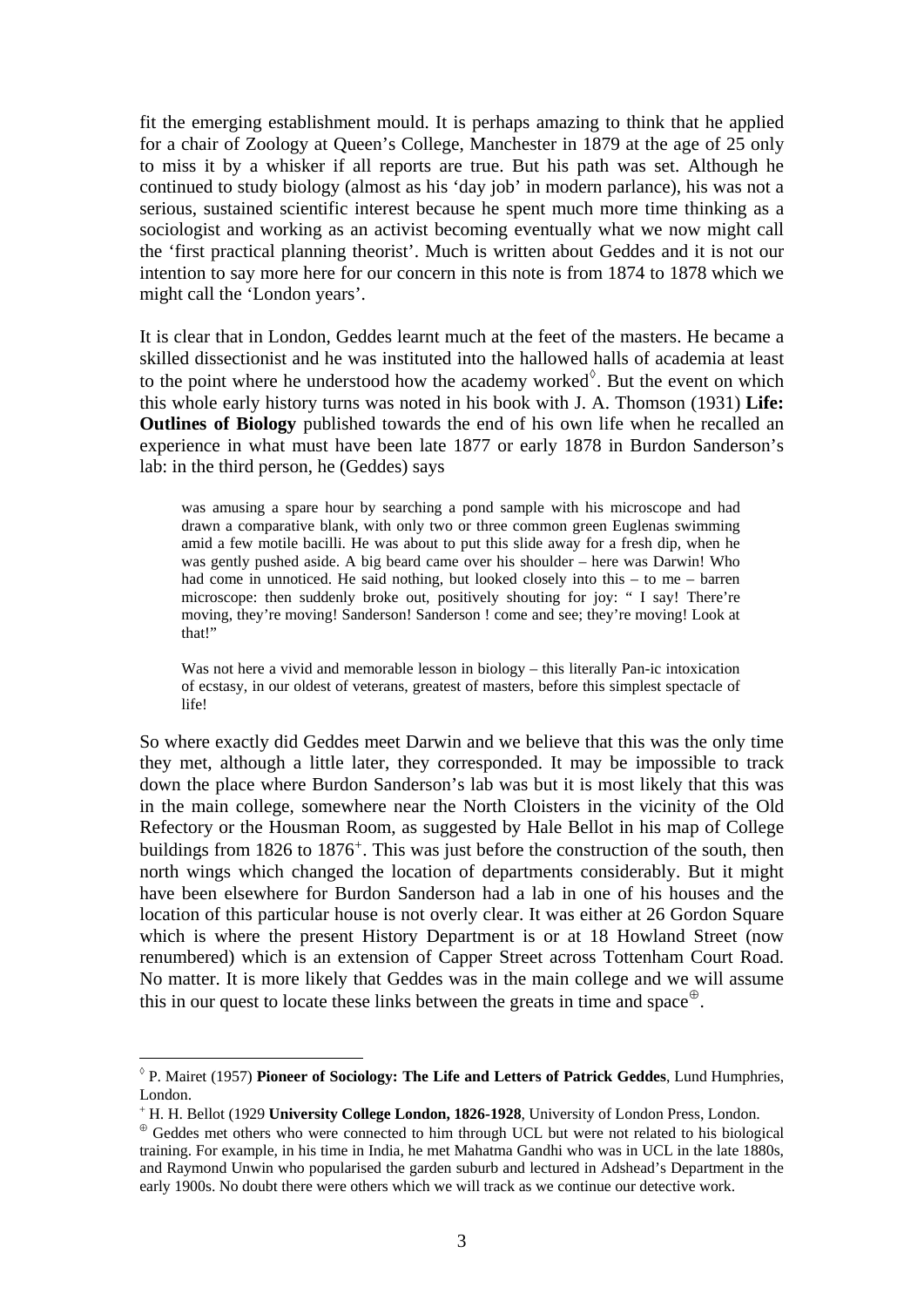You may well ask how all this relates to the wider history. Well superficially the dynasty of town planning professors did not begin until 1914 when the Town Planning department was founded and this was located at the end of the north wing somewhere near where the current Language Centre is, adjacent to the Slade. Of course the (Royal) Town Planning Institute was only founded in 1914 but Patrick Abercombie and Patrick Geddes must have had a number of encounters before town planning was established at UCL as a professional activity. Indeed it is entirely possible that Abercrombie never even knew that Geddes was at UCL (although we judge this unlikely as they must have met several times in the early  $20<sup>th</sup>$  century and presumably conversed socially). But they were very different people as the following passage from Abercombie when they met at the Town Planning Exhibition at Burlington House in 1910 makes clear: Abercombie (see previous footnote †) says of Geddes' exhibit at the Exhibition:

"Within this den sat Geddes, a most unsettling person, talking, talking, talking – about everything and anything. The visitors could criticize his show – the merest hotch-potch – picture postcards – newspaper cuttings – crude old woodcuts – strange diagrams – archaeological reconstructions; these things, they said, were unworthy of the Royal Academy – many of them were not even framed – shocking want of respect; but if they chanced within the range of Geddes' talk, henceforth nothing could medicine them to the sweet sleep which yesterday they owned. *There was something more in town planning than met the eye!*" (pages 128-129, 3rd edition, 1959; *our italics*).

At that point, neither Geddes nor Abercrombie would know how their lives might entangle across time and space for the Department of Town Planning had not yet been established at UCL. When it was, there was no sense in which Abercrombie could ever have thought he might end up there for he then spent 20 years or more as Professor at Liverpool before he made the journey south. In fact when Abercrombie eventually came to UCL, Geddes was dead and it had been 60 years since he, Geddes, had worked in a lab some 200 yards or so from Abercrombie's office. And at that point the dynasty referred to in the opening paragraph was only just forming. Moreover town planning was a very different movement from the social evolutionary perspective that Geddes had embarked upon in his London years, and it was a much younger, less established subject than physiology or any of the natural sciences. Indeed for many years and even now, its academic status is disputed.

I hear you asking that apart from the fact that we can now be sure that Geddes was associated with UCL in rather a distinct way, what is the meaning of this early history? It is of interest of course to generations of town and regional planners that Geddes can be linked in this way for it does establish some coherence to the way town planning ideas developed. But Geddes' book *Cities in Evolution[¶](#page-4-0)* that was first published in 1914 is a pale shadow of the ideas that Darwin and others began. It is a rather idiosyncratic and paternalistic mix of reflections and exhortations about how society should plan better, albeit from the point of view very largely of the common man. It betrays a kind of vitalist tradition, much more deterministic and perhaps idealistic than the movement begun by Darwin which is now the dominant world view of the way life and even society evolve. But as an exploration of how evolution might influence the way we understand society and cities and more to the point, the way we might 'plan' them, Geddes' book is largely silent. The conundrum surrounding Geddes is that he was trained in evolution and aspired to its logic but he did little to

<span id="page-4-0"></span><sup>¶</sup> P. Geddes (1915) **Cities in Evolution**, Williams and Norgate, London (new & revised edition, 1949).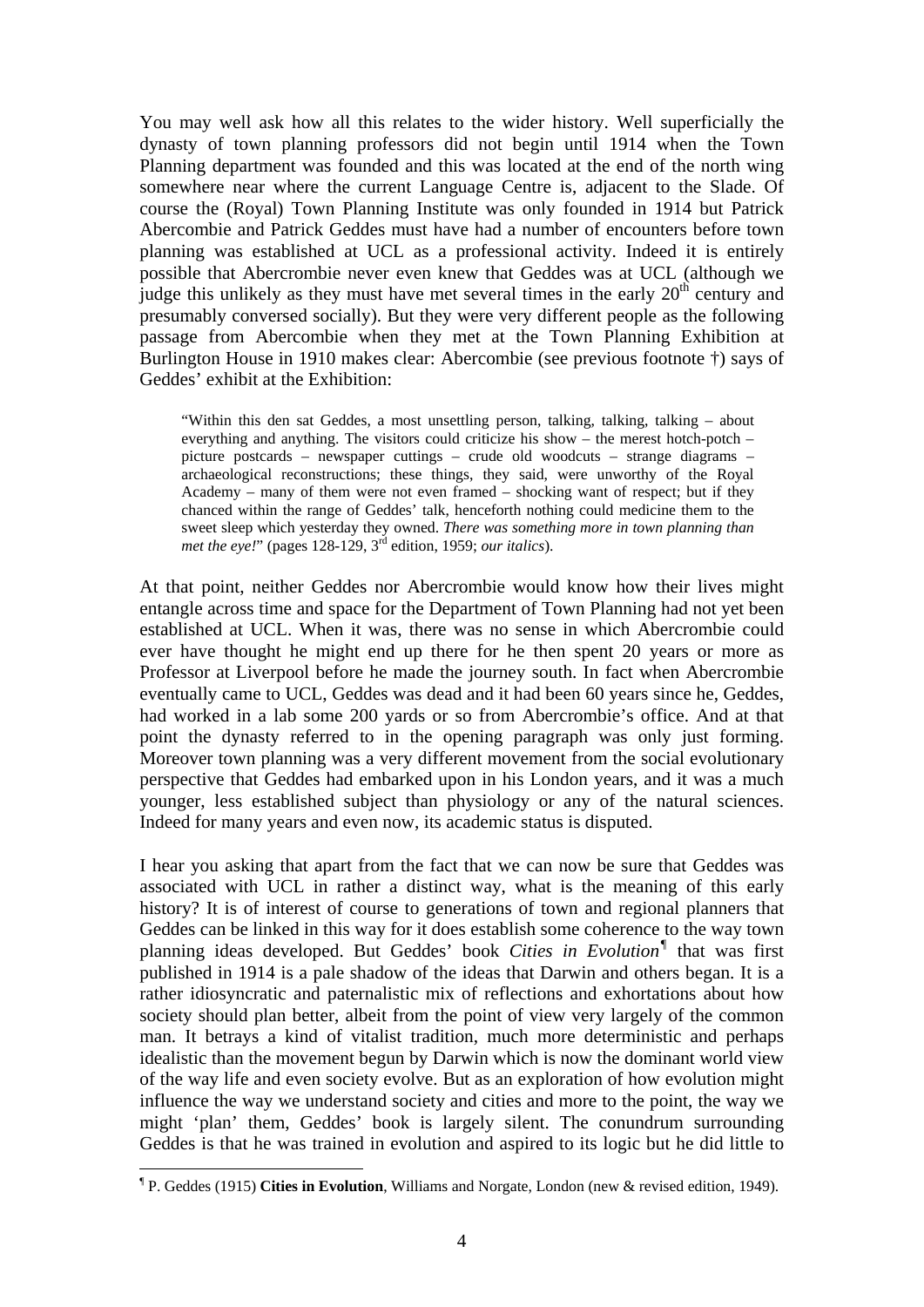force us to understand the world of cities in these terms. At least a superficial reading of his works implies this but there may be a deeper message and it is this we seek to interpret. None of this would be of any relevance if evolution were still of little consequence to town planning but in the last 40 years, we have seen a sea change in how we understand cities and evolutionary ideas are firmly on the agenda for refashioning the way we understand cities and the way we might plan them better.



C Crown copyright and Landmark Information Group Limited 2006. All rights reserved. This map may not be reproduced without permission. 37012\_18997

Thus linking Darwin to town planning through Geddes has enormous contemporary significance and we do not think we would have searched out this history had this not been the case. This note is simply part of the context for a much more considered paper that we are writing under the tentative title of "Patrick Geddes, Cities, Evolution, and the Complexity Sciences" where we hope to trace the role of Geddes and his links to the theory of evolution in the light of our own work on theories of evolution and morphology in the planning of cities. There are many aspects of our new found interpretation of the world from the bottom up where elements that compose cities evolve comparatively independently so that the structures and forms that we call cities emerge from this soup. Fitness, emergence, mutation, and regeneration are all key features of this new way of looking at cities and it is clear that buried deep in Geddes' book and his other writings are many themes that echo these ideas, tantalising so.